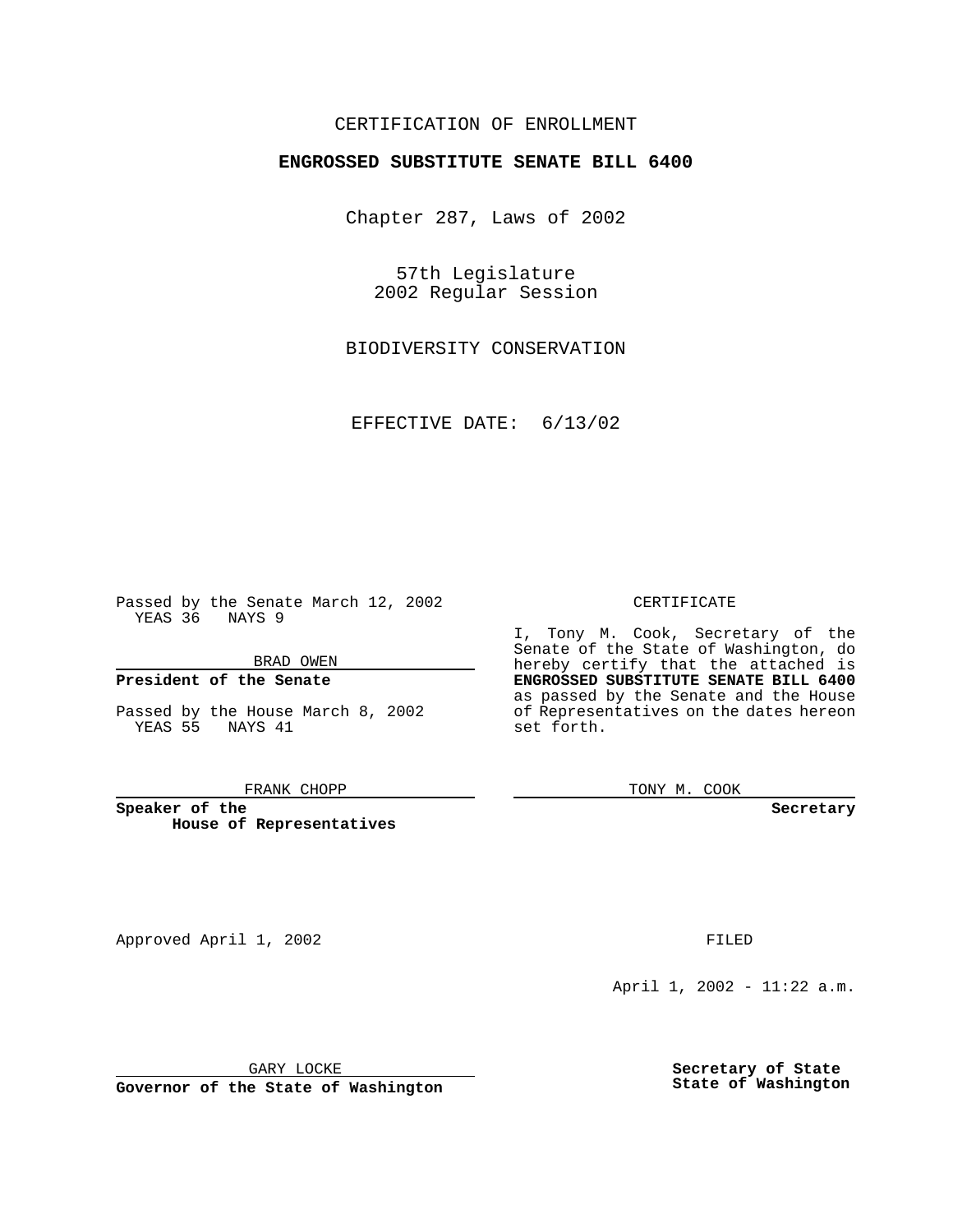## **ENGROSSED SUBSTITUTE SENATE BILL 6400** \_\_\_\_\_\_\_\_\_\_\_\_\_\_\_\_\_\_\_\_\_\_\_\_\_\_\_\_\_\_\_\_\_\_\_\_\_\_\_\_\_\_\_\_\_\_\_

\_\_\_\_\_\_\_\_\_\_\_\_\_\_\_\_\_\_\_\_\_\_\_\_\_\_\_\_\_\_\_\_\_\_\_\_\_\_\_\_\_\_\_\_\_\_\_

AS AMENDED BY THE HOUSE

Passed Legislature - 2002 Regular Session

### **State of Washington 57th Legislature 2002 Regular Session**

**By** Senate Committee on Natural Resources, Parks & Shorelines (originally sponsored by Senators Jacobsen, Oke, Kohl-Welles and Kline)

READ FIRST TIME 02/07/2002.

 AN ACT Relating to biodiversity conservation; and creating new sections.

BE IT ENACTED BY THE LEGISLATURE OF THE STATE OF WASHINGTON:

 NEW SECTION. **Sec. 1.** The legislature finds that the state of Washington possesses a diversity of plants and animals in a diverse array of ecologically distinct regions. This biological diversity and its role in forming the diverse landscapes of the state are an important part of the high quality of life shared by all of the state's citizens and its visitors. By better understanding the variety and status of living organisms and the communities and ecosystems in which they occur, conservation efforts can be more effective in ensuring that this wealth of biological diversity is enjoyed by current and future generations.

 The legislature further finds that extensive scientific work has been completed by both public and private entities to map the state's ecoregions and address ecoregional planning issues, by academic institutions, by state agencies such as the departments of natural resources and fish and wildlife, and by nongovernmental organizations such as the nature conservancy. However, these existing information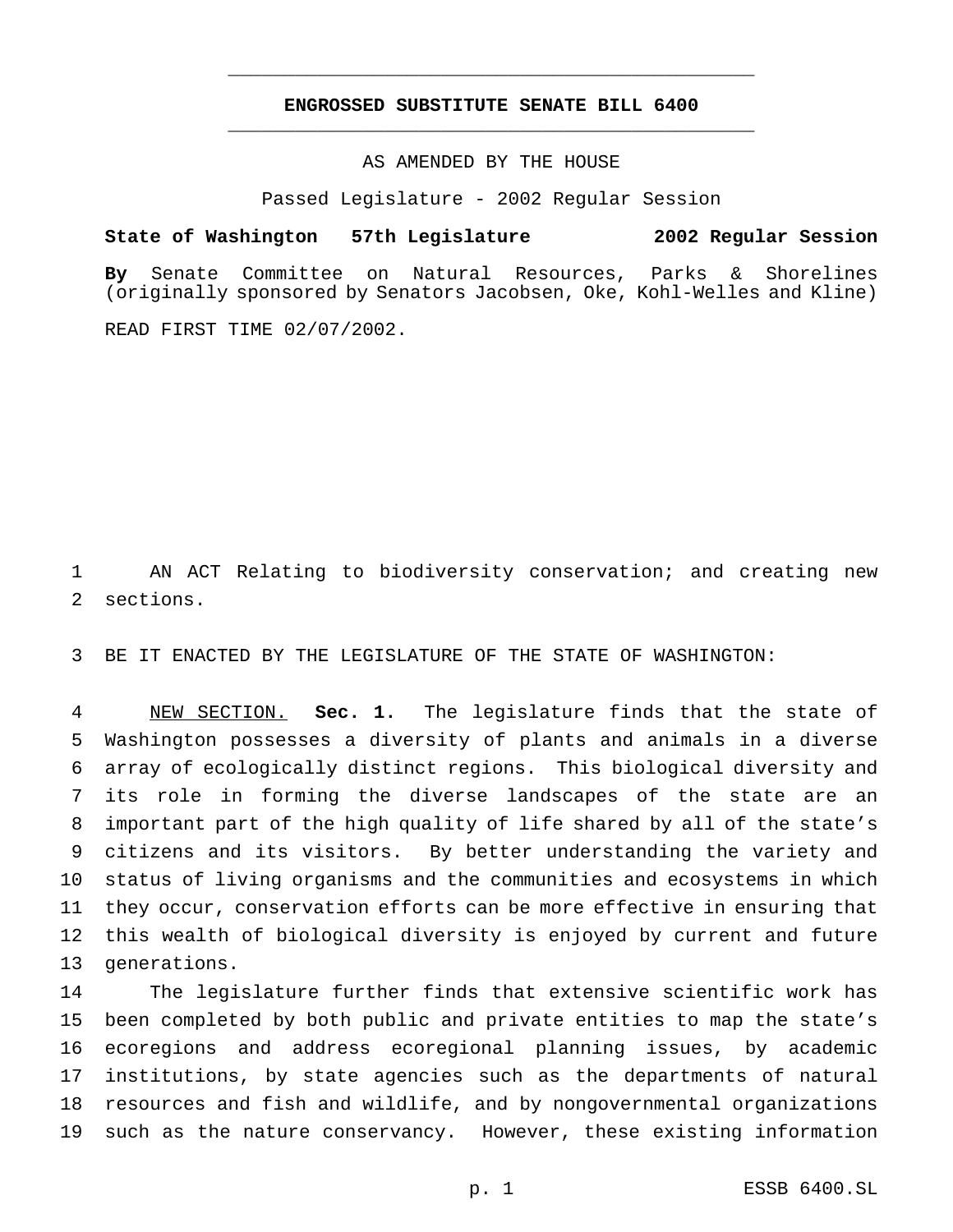sources are not complete, and this information may not be sufficiently coordinated or accessible and useful to the public or policymakers. Similarly, there is no single entity responsible for development and implementation of a coordinated state strategy to conserve remaining functioning ecosystems and restore habitats needed to maintain Washington's biodiversity. There should be a comprehensive review to identify the state's needs for biodiversity data and conservation, and to coordinate development, dissemination, and use of existing information.

 There is also a need to strengthen the state's nonregulatory approaches to biodiversity conservation, including incentives for voluntary conservation efforts by private landowners. Incentives shall be a major element of the state's overall biodiversity conservation strategy.

 The legislature further finds that resource management on a single- species or single-resource basis has proven to be costly, acrimonious, and ultimately ineffective at either preserving the state's biodiversity or allowing reasonable economic development.

 Therefore, the purpose of this act is to create a temporary committee to develop recommendations to the governor and the legislature to establish the framework for the development and implementation of a statewide biodiversity conservation strategy, to replace existing single-species or single-resource protection programs.

 NEW SECTION. **Sec. 2.** (1) The interagency committee for outdoor recreation is authorized to grant up to forty-five thousand dollars, on a competitive basis, to conduct the review of biodiversity programs as described in this section.

 (2) The successful grantee must convene and facilitate a biodiversity conservation committee that will review existing biodiversity mapping and research programs in Washington conducted by state and federal agencies, nongovernmental organizations, and other entities, as well as reviewing programs and projects in other states. (3) The biodiversity conservation committee must develop recommendations for a state biodiversity strategy that includes: (a) Creation and composition of a standing public/private council to oversee design, development, and implementation of the strategy;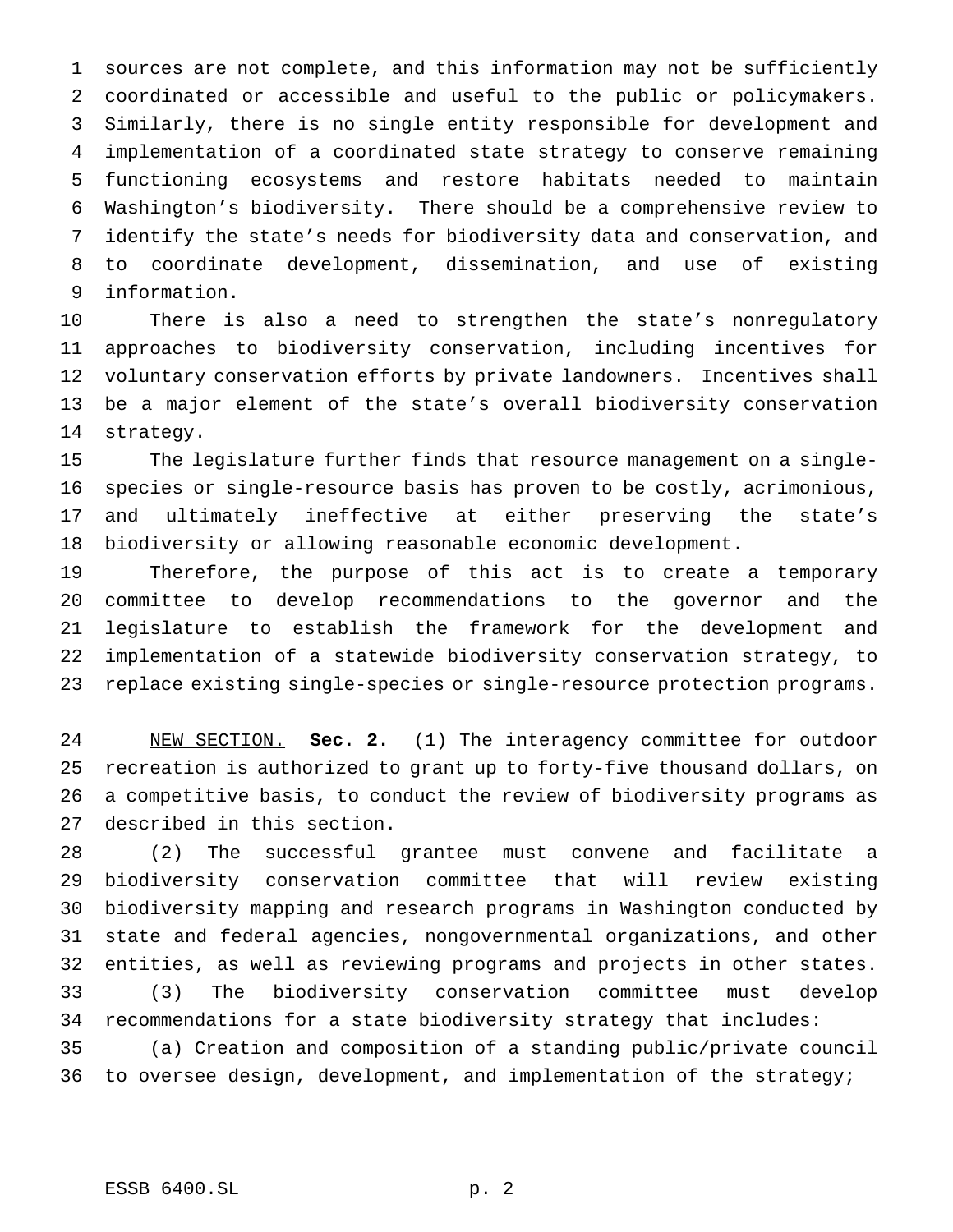(b) Identification of a lead agency to support and facilitate development and implementation of a state biodiversity conservation plan;

 (c) Methods to improve state agency and nongovernmental organization coordination and cooperation;

 (d) Consistent definitions of the state's ecoregions and an integrated system of data management and mapping of the state's biodiversity;

 (e) A review of Oregon's forest sustainability project and incorporation of key processes and criteria that are applicable in Washington;

 (f) The state role for housing and administering biodiversity data 13 and making the data accessible to local governments and others;

 (g) A public education and outreach component that includes the production of a visual overview of Washington's ecoregions;

(h) Methods to ensure continuing stakeholder involvement;

 (i) Methods to provide technical assistance to support state and 18 local government land management;

 (j) Identification of the time frames and funding needed to 20 implement the strategy;

 (k) Identification and development of nonregulatory methods to preserve biodiversity, including incentives to conserve land with important biodiversity values. These methods shall focus on approaches such as landowner incentives and acquisition of conservation easements from willing landowners;

 (l) Recognition of the forests and fish program and other public-private efforts to identify and protect important fish and wildlife habitat;

 (m) Development of consistent, workable definitions for key terms that are currently undefined in this act, including the terms "biodiversity" and "ecosystem"; and

 (n) Review state policies and legal mechanisms that may affect biodiversity.

 (4) The purpose of the state biodiversity strategy is to develop and suggest implementation recommendations for an ongoing biodiversity conservation strategy to maintain Washington's biodiversity in perpetuity, within the context of human activities on the landscape, to prevent additional species from being listed as endangered or